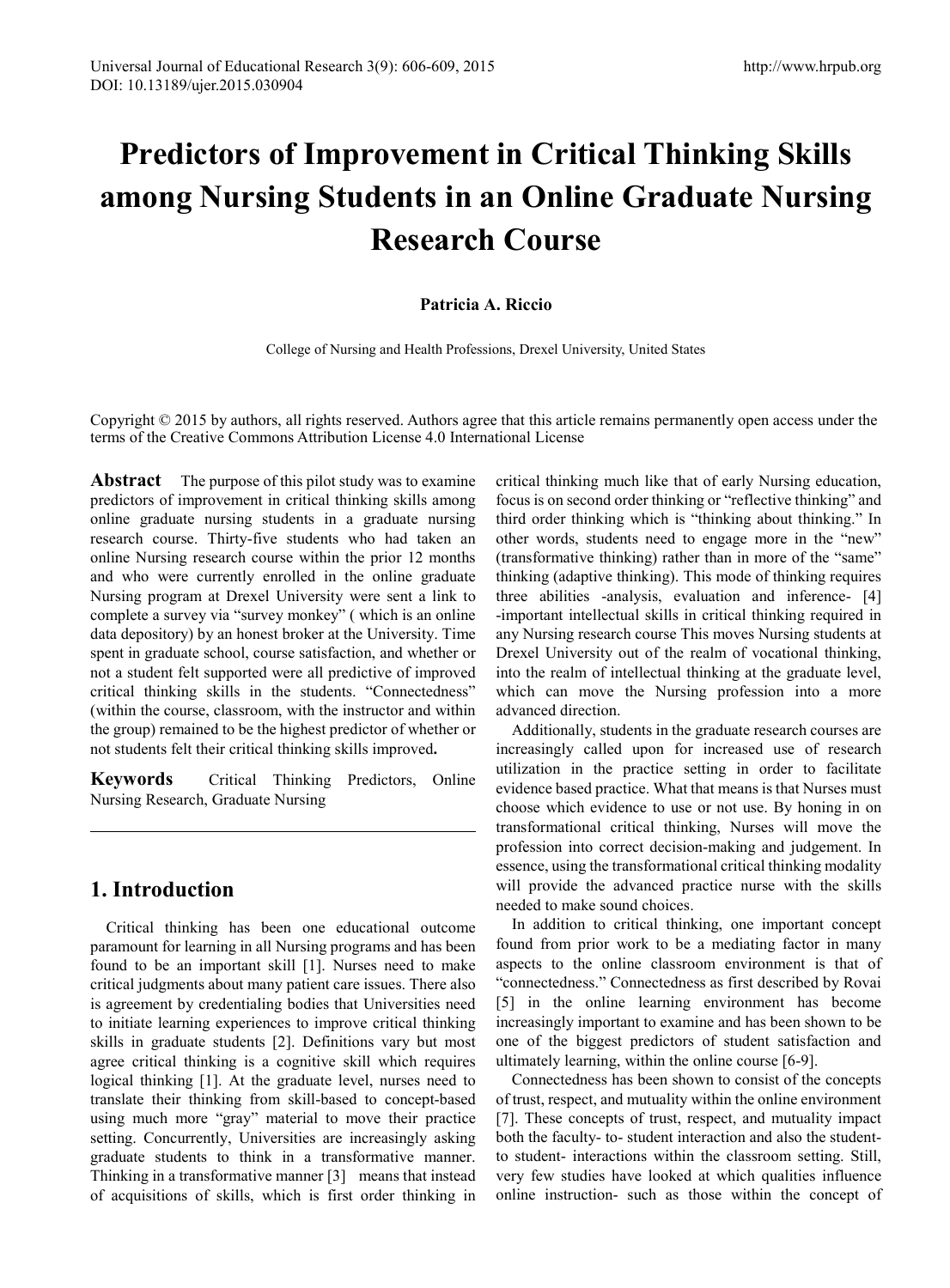connectedness- and those which influence outcomes of student learning- such as critical thinking in an online graduate nursing research course [1, 10]. One meta-analysis study found problem-based learning improved critical thinking skills in nursing students [11]. This study did not include the concept of "connectedness" which seems to be very important in the conduct of the online environment.

Given the paucity of studies specifically examining critical thinking skills in an online graduate nursing research course and those factors which might promote or help to improve or mediate this outcome such as "connectedness", this pilot study was developed in order to evaluate predictors of improvement in critical thinking skills among nursing students in an online graduate nursing research course at Drexel University.

## **2. Objectives**

The objective of this pilot study was to examine predictors of improvement in critical thinking skills among nursing students in an online graduate nursing research course.

## **3. Methods**

A descriptive-correlational design was employed in this study.

#### **a. Sample and Procedure**

A convenience sample of 35 graduate nursing students who were currently enrolled at Drexel University were included in this study. (Out of 100 eligible students, only 35 responded). These students were eligible to enroll in this study if they had taken an online graduate nursing research course within the prior 12 months at Drexel University. The institutional review board approved the study and Human Subjects Consent was obtained in the following manner. Those eligible students were sent a link to complete a survey by a designated individual at the University who was considered an "honest broker." If students agreed to complete the survey and if they sent the survey using the link provided to survey monkey, which is a data depository, their participation was obtained.

Sample characteristics identified respondents' age on the average were 41 years old (ages ranged=25-60 years). They were mostly female (83%), Caucasian (80%), married (57%) and working full time (77%). In general, the majority of students were working for 10 years or less (46%), and had been attending graduate school for 6 months to 1 year (46%). Most self-reported having a high aptitude for computer skills. The majority of students who had responded reported they had received a grade of A in the research course they had taken. Finally, most students reported caring for dependents less than 5 hours per day

such as caring for children.

#### **b. Data Collection**

There were four categories of questions in the researcher-designed data collection tool: A. Demographic data, B. a qualitative component asking questions such as: "what classroom behaviors were most liked by students?" What behaviors in the classroom could be improved upon by students?" "What behaviors could faculty improve upon in the classroom?" C. Closed ended questions asking items such as: "How would you rate your computer skills using a scale of 1-10?" "Whether or not students worked full time?" "Letter grade they received in the course?" "Perceptions of improvement in critical thinking as an outcome in this course." D. Classroom Community Scale developed by Rovai [5] is a 20-item Likert scale (Total score ranged from 30-75 with sample means of 48.83,SD 9.51) with two subscales: Connectedness (Mean 21.97, Range 30.75, SD 4.41) and Learning (Mean 26.86, Range 14.35, SD 6.39). Cronbach's alpha coefficient was.86 for the classroom community scale using this sample. Ninety percent agreement using two nurse experts for the qualitative items were used in this instrument for content validity.

#### **c. Data Analysis**

Data were analyzed using SAS 9.2. The outcome variable assessed was critical thinking skills. This variable was dichotomized as either "yes" or "no" regarding critical thinking improvement. Descriptive analysis was performed along with univariate analysis using simple logistic regression to explore the relationship between critical thinking skills and the various predictors, Multivariate analysis was performed to obtain adjusted estimates of the relationship between critical thinking skill improvement and the various predictors using multivariate logistic regression.

## **4. Results**

When considering an improvement in critical thinking skills, time spent in graduate school (approximately \*12.5 times more likely with a p value of .005) and course satisfaction were all significant predictors of improvement in critical thinking skills (approximately 11.5 times more likely with a p value of .001). Higher connectedness was associated with an improvement in critical thinking (approximately 11.5 times more likely with a p value of .001). Specific items most predictive of connectedness were: "confident others will support me, feel connected to others, feel like this course is a family, trust others and feel students in this course care about each other". Males were more likely to report a high degree of connectedness.

Higher amounts of learning on the connectedness scale were associated with an improvement in critical thinking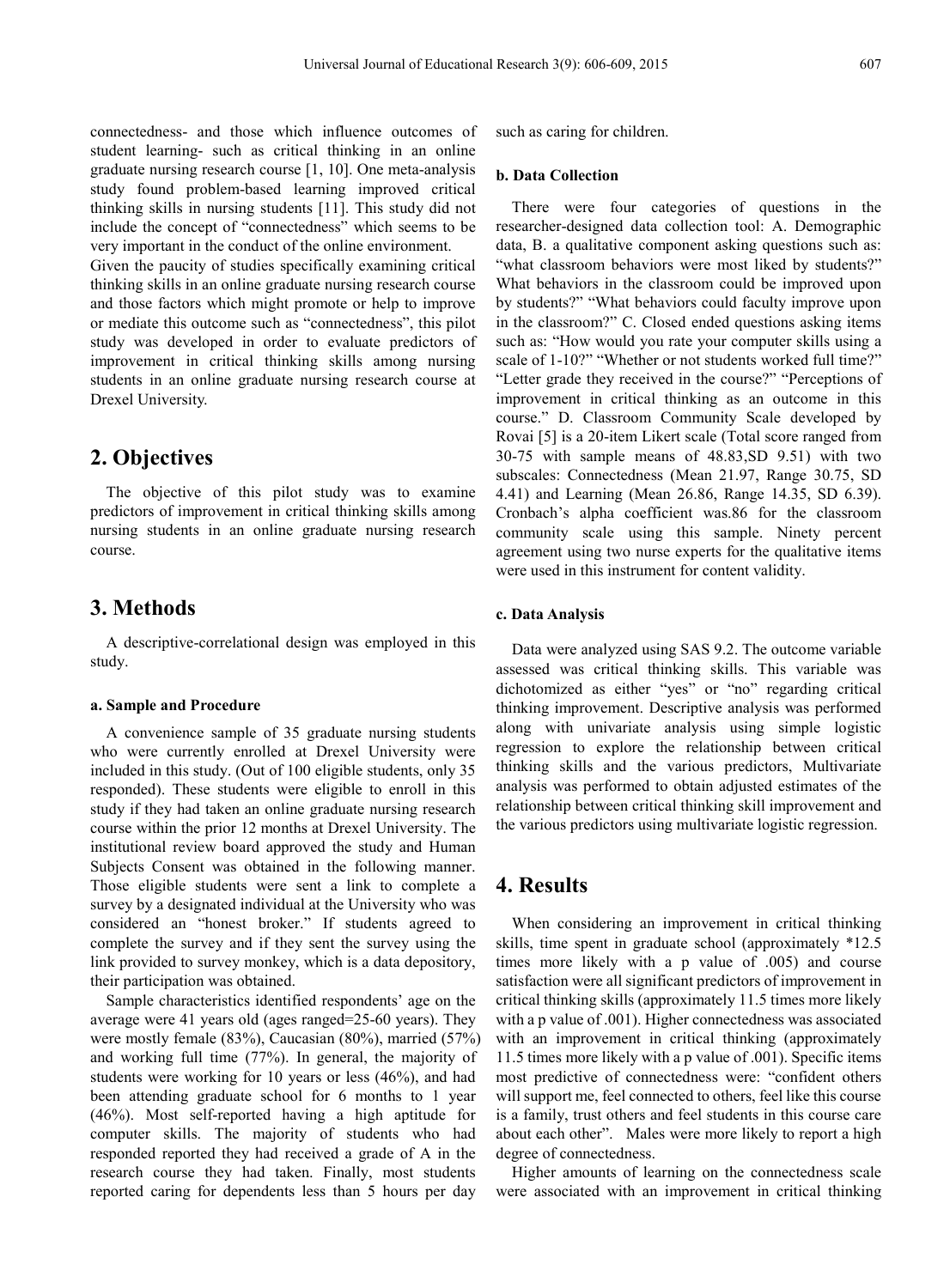(approximately 1.3 times more likely with a p value of .01). Specific items most predictive were: "felt there was an ample opportunity to learn, felt as if the course did promote a desire to learn, felt educational needs were being met, received timely feedback." Students with positive course satisfaction and positive perceived faculty course satisfaction were more likely to exhibit a high degree of learning. The relationship between an improvement in critical thinking skills and connectedness in the classroom remained the same even after controlling for demographic variables. A similar relationship was detected when examining critical thinking and learning after controlling for the demographic variables**.**

After adjusting for gender and the amount of time spent in graduate school, the only explanatory variable of perceiving an improvement in critical thinking skills was the connectedness variable (1.3 times more likely with a p value of 0.02.).

\*These odds-ratios may not be precise estimates due to the small sample size.

# **5. Discussion**

Perceived critical thinking improved by course satisfaction and perceived faculty satisfaction with the course. The more satisfied students were with the course and faculty, the more they felt their critical thinking improved. This study also verified that years of study and nurse-associated experience yielded higher levels of critical thinking skills. This was also verified in a prior study [1].

Common themes reported by students as impacting critical thinking centered on "instructor interaction." While this study was a pilot study, it does verify other studies which have suggested the quality and type of interaction has great influence on student learning. Other studies have suggested instructor support, whether it be in the form of feedback or interaction, seems critical to student learning and correspondingly to critical thinking improvement. Perhaps looking at behaviors faculty exude in the classroom might be a future study to examine

The concept of "connectedness" cannot be underestimated. Multiple studies have demonstrated that almost more than any other factor, whether or how much students feel connected is paramount. The more students feel connected to the classroom environment and all aspects of that environment such as with the instructor, the content of the material, the students or with each other, the more likely they will feel as if their critical thinking has improved. Likewise, even student perception of faculty satisfaction with the course seemed to have an impact on student perceptions of their critical thinking improvement.

# **6. Conclusions**

Faculty in an online classroom should be concerned about these predictors in order to enhance critical thinking skills

among students. They may consider structuring their online course to enhance student perceptions of their feelings of connectedness in the classroom environment. How much support students feel in the online classroom environment seems to impact almost all learning behaviors. Thus faculty should do whatever they can to keep students connected such as create opportunities for faculty to student interactions, student to student interactions and faculty feedback to students. Anecdotally, students have mentioned that the more feedback they received, the more they felt connected to faculty. Even if the feedback was not always positive, they felt more connected. Perhaps this is a result of the isolation students feel working without the structure of a live classroom alone without live students present may be one of the reasons though that is a future research study which might be explored.

Limitations to this study include: the use of a convenience sample which may have produced over or under representing students. A small sample size limited the generalizability of the study. This pilot study only reported data from one graduate nursing program in one geographic area- in Philadelphia, Pennsylvania. No national data were available to determine if the sample was representative of graduate nursing students in the USA. Perhaps a future study could use a sample of students in a more diverse location.

Questions still arise as to exactly what faculty can do to enhance student connectedness? Students want to know that you know they are there by using constant communication with them. Perhaps setting up structured meetings on a routine basis so they know you are available. Provide students with constant feedback which is timely. Some studies have shown that those students who think faculty are satisfied with their own teaching are in fact more connected themselves. Thus, this might be something one could study in the future. Students who felt instructor support were more likely to feel connected and more likely to say their critical thinking skills were improved.

# **Acknowledgements**

The author wishes to thank the graduate students in the College of Nursing and Health Professions at Drexel University.

## **REFERENCES**

- [1] S. Hunter, V. Pitt, N. Croce, J. Roche. Critical thinking skills of undergraduate nursing students: Description and demographic predictors. Nurse Education Today, Vol.34, 809-814, 2014.
- [2] American Association of Colleges of Nursing (AACN). Essentials of Graduate Education in Professional Nursing Practice: Washington, D.C, 2008.
- [3] S. Sterling. Sustainable education- Re-visioning learning and